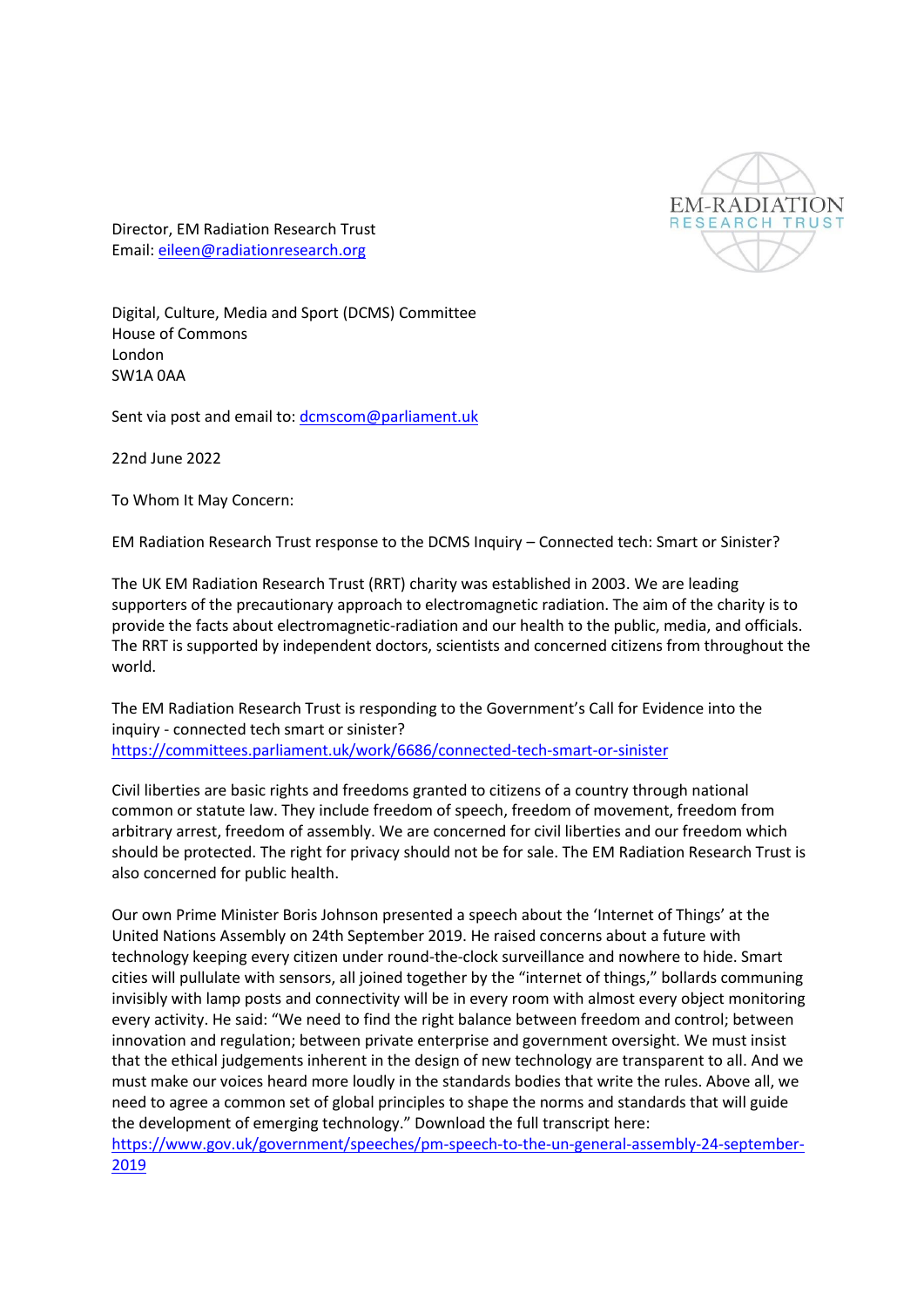In June 2008, the Rt Hon David Davis MP, Shadow Home Secretary from 2003 resigned from his position in parliament triggering a by-election to spark public debate about the loss of civil liberties in the UK. He used the byelection to fight against the strangulation of British freedoms by the government. David Davis highlighted the importance of the Magna Carta, a document that guarantees the fundamental element of British freedom, habeas corpus. The right not to be imprisoned by the state without charge. He drew attention to the fact that we will have the most intrusive identity card system in the world. A CCTV camera for every fourteen citizens, a DNA database bigger than any dictatorship, with thousands of innocent children and millions of innocent citizens on it. He talked of a coming justice system, which will make our system neither firm nor fair and a creation of a database exposing our personal data to careless civil servants and criminal hackers. A state with security powers to clamp down on peaceful protest and so-called hate laws to stifle legitimate debate, while those who incite violence get off scot-free. He said: "This cannot go on, it must be stopped, and for that reason today I feel it is incumbent on me to take a stand." He called this one of the most fundamental issues of our day with ever-intrusive power of the state on our lives, the loss of privacy, the loss of freedom and a steady attrition undermining the rule of law. David Davis went on to regain his seat and continues to work as an MP in Parliament. Here is the text to his historic speech reported by the Guardian newspaper: <https://www.theguardian.com/commentisfree/2008/jun/12/speeches>

The public are now hearing chilling reports painting a dark future taking individual autonomy away in favour of tyrannical control. The recent World Economic Forum members talked about using smart technology built into clothing and directly into our body. The CEO for Nokia Pekka Lundmark released information at the 2022 Davos meeting claiming that smartphones will be within our bodies by 2030 and there will be no need to carry a mobile phone. Download the article by Children's Health Defense highlighting the recent WEF's scary ideas for the future: <https://childrenshealthdefense.org/defender/wefs-scary-ideas-future-cola/>

Yuval Noah Harari, lead advisor to Klaus Schwab has made a number of shocking statements saying: "Humans are now hackable animals. The whole idea that humans have this 'soul' or 'spirit,' and nobody knows what's happening inside them, and they have free will – that is over." What gives anyone the right to constantly monitor a fellow human being with desires to monitor our very thoughts and what is happening inside our body?

The WEF's founder and chair Klaus Schwab told Harvard's John F. Kennedy School of Government in 2017. "What we are very proud of, is that we penetrate the global cabinets of countries with our WEF Young Global Leaders." This is a claim made by an unelected man who does not represent the British public values for freedom and fairness and appears to be trying to shape the future of this country and the world with claims of infiltrating many governments. Does the UK Government represent the British electorate and will the government honour and value the memories of brave service men and woman who fought for our freedom or are they representing the World Economic Forum?

The UK should not follow a smart tech control system like those promoted by the WEF or China. We do not want a system that uses information to exploit the data gathering process inflicting control over society and requesting QR codes to access facilities and even freezing bank accounts. Harvesting and controlling information and money is sinister to the extreme. We have witnessed acts of cruelty, inhuman and degrading treatment of innocent people with so called Western countries following the Chinese model. Justin Trudeau faced fierce criticism after invoking the emergencies act to take control over the trucker's protest in Ottawa. Trudeau froze bank accounts and used extreme force to crackdown on peaceful protestors. The Canadian Civil Liberties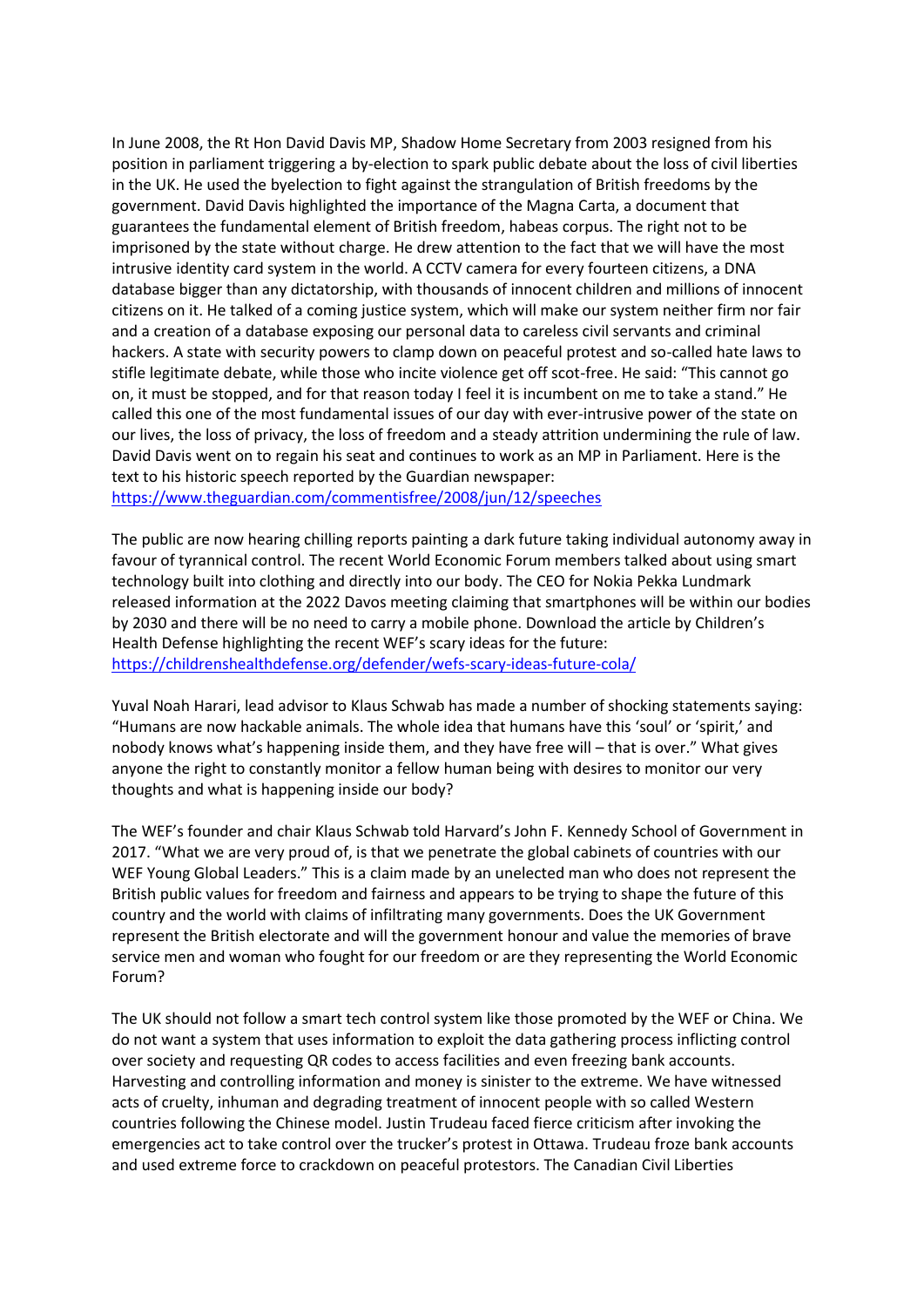Association initiated legal proceedings against Trudeau, and he has since faced fierce condemnation including criticism from members of the European Parliament, including Christine Andersen MEP at the European Parliament Plenary Session on 23<sup>rd</sup> March 2022. Christine Andresen called him "a disgrace to democracy and a prime minister who openly admires the Chinese dictatorship, who is violating fundamental rights by persecuting and criminalising his own citizens as terrorists simply because they stood up to his twisted idea of democracy, should not address this, Parliament." The Chinese system does not belong in the UK.

Furthermore, introducing microchips, digital passports for QR codes will add to the discrimination against those who are currently suffering with electrosensitivity (ES). What sort of society are we consigning those who are suffering with ES to live their lives in pain, enforced poverty and isolation? How will people suffering with ES survive in a world saturated with this technology? There will be no place to hide. The public will have no alternative than to seek compensation. Recently, a 59-year-old social worker won 'early ill health retirement' for disabling 'Electromagnetic Hypersensitivity (EHS)'. The press release by PHIRE said: "EHS is a multisystem medical condition characterised by physical symptoms such as headaches, sleep disturbance, dizziness, palpitations, skin rashes and multiple sensory up-regulation associated with anthropogenic NIR exposure. Similar constellations of symptoms may also be seen in the general population in cases of high exposure." Download here: [https://phiremedical.org/wp-content/uploads/2022/06/Press-Release-EHS-Social-Worker-granted](https://phiremedical.org/wp-content/uploads/2022/06/Press-Release-EHS-Social-Worker-granted-long-term-ill-health-pension-UK-Named.pdf)[long-term-ill-health-pension-UK-Named.pdf](https://phiremedical.org/wp-content/uploads/2022/06/Press-Release-EHS-Social-Worker-granted-long-term-ill-health-pension-UK-Named.pdf)

Health is another serious consideration with the introduction of the Internet of Things. Sadly, the UK Government continues to ride roughshod over public opposition with the relentless release of more frequencies following the recent launch of the £1 billion shared rural network deal to build 5G throughout the countryside. Relaxing planning laws for existing masts to upgrade to 5G and to allow the increase in height of masts up to twenty-five metres, with new masts to be built to a maximum of thirty metres, along with a host of smaller masts up to six metres in hight above buildings. Councils are encouraged to allow curb side infrastructure, such as antenna attached to lampposts and bus shelters and all without prior approval to accelerate network upgrades with an aim to provide 5G coverage for the majority of the UK population by 2030.

<https://www.gov.uk/government/news/new-laws-to-end-mobile-coverage-no-bar-blues>

The Government ignores the fact that a landmark UK legal ruling in November 2021 took place at the Planning Court, Queen's Bench Division, High Court of Justice, London with campaigners successfully claiming against Brighton and Hove Council with Hutchison 3G as the interested party. The Honourable Mr Justice Holgate overturned the local authority approval for the 5G mast to be sited close to a primary school. The ruling found that the Council "failed to address the health impacts" of the mast. The Council was ordered to pay the claimants costs to the agreed sum of £13,340. This finding has significant implications for all councils dealing with 5G applications, it means there is a legal responsibility to investigate effects on health[. https://rfinfo.co.uk/wp](https://rfinfo.co.uk/wp-content/uploads/2021/11/Consent-Order-02.11.21.pdf)[content/uploads/2021/11/Consent-Order-02.11.21.pdf](https://rfinfo.co.uk/wp-content/uploads/2021/11/Consent-Order-02.11.21.pdf)

And yet, thousands of antennas and phone masts are still being deployed in heavily populated areas to advance the internet of thing, allowing thousands of devices to connect to the network with a drive towards smart city applications. The only compliance necessary according to the UK Government is a statement that self-certifies that the ICNIRP guidelines are met. [https://www.gov.uk/government/publications/mobile-phone-base-stations-radio-waves-and](https://www.gov.uk/government/publications/mobile-phone-base-stations-radio-waves-and-health/mobile-phone-base-stations-radio-waves-and-health)[health/mobile-phone-base-stations-radio-waves-and-health](https://www.gov.uk/government/publications/mobile-phone-base-stations-radio-waves-and-health/mobile-phone-base-stations-radio-waves-and-health)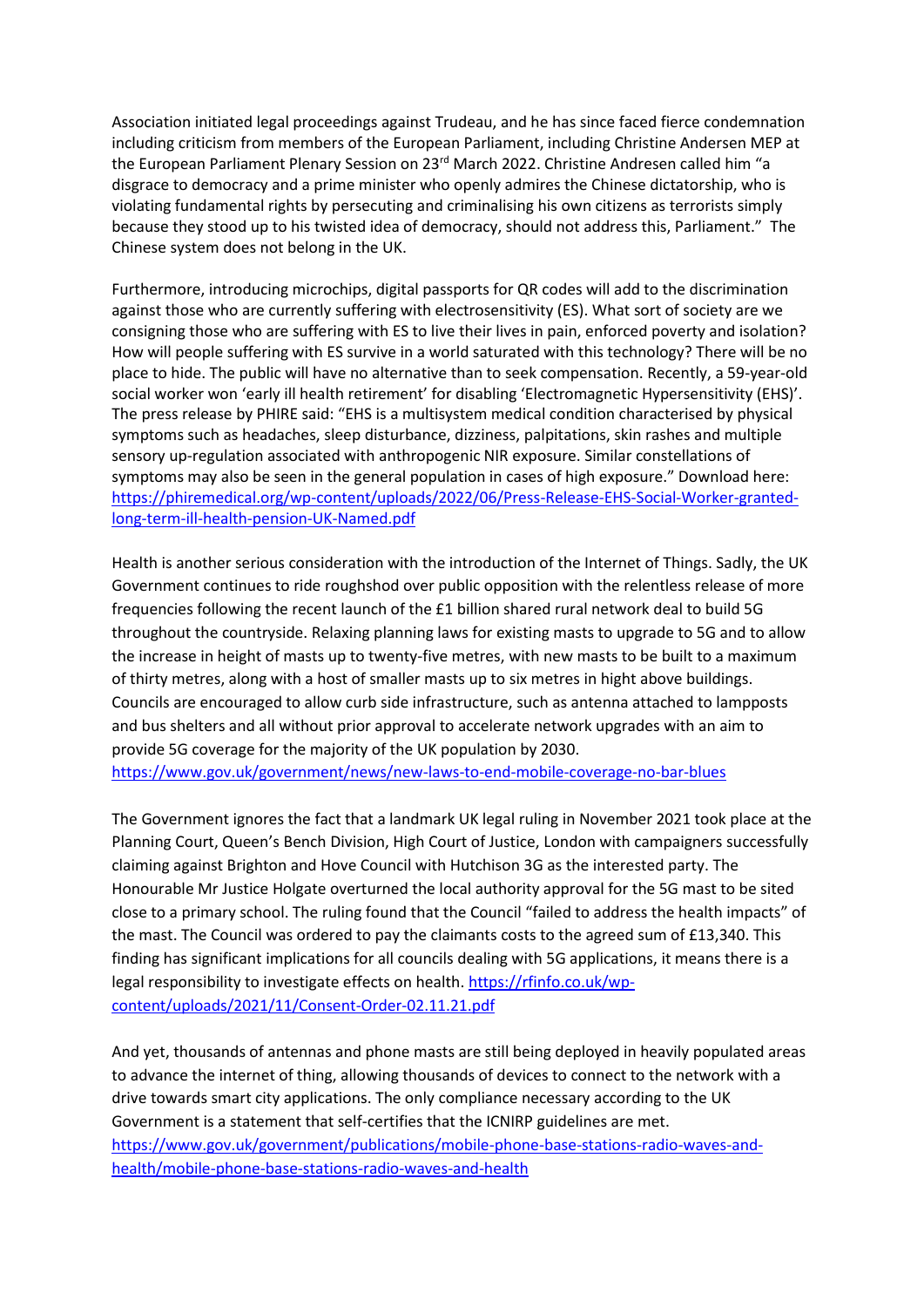The UK ICNIRP guidelines are based on the same principle as the US standards and only protect against short-term, heating effects of radiation and not the long-term biological effects. On Friday 13th August 2021 in the USA Robert F. Kennedy's Children's Health Defense (CHD) and the Environmental Health Trust successfully sued the FCC in a historic lawsuit against the FCC for ignoring 11,000 pages of scientific and medical evidence showing biological effects, so we can no longer rely on industry assurances of safety. [https://ehtrust.org/environmental-health-trust-et-al-v](https://ehtrust.org/environmental-health-trust-et-al-v-fcc-key-documents/)[fcc-key-documents/](https://ehtrust.org/environmental-health-trust-et-al-v-fcc-key-documents/)

The Previous ICNIRP Chairman Professor Paolo Vecchia presented a statement about the ICNIRP exposure guidelines at the EM Radiation Research Trust 2008 EMF conference at the Royal Society in London. Slide number 16 states: " What they are not ": "They are not mandatory prescriptions for safety", "They are not the 'last word' on the issue", and "They are not defensive walls for industry or others"[. https://www.radiationresearch.org/wp-content/uploads/2018/06/021145\\_vecchia.pdf](https://www.radiationresearch.org/wp-content/uploads/2018/06/021145_vecchia.pdf)

Bioeffects have clearly been established to occur with very low exposure (non-thermal levels) to electromagnetic fields and radiofrequency radiation according to many doctors and scientists. The BioInitiative Working Group reviewed thousands of peer reviewed scientific papers. This group of experts calls for the precautionary approach and urgent action due to chronic EMF-related diseases that are a potential risk for everyone. These diseases include adverse effects on the central nervous system, cancer, both initiating and promoting effects, impairments of certain brain functions, loss of memory and cognitive function, infertility, and immune dysfunction.<https://bioinitiative.org/>

Radiofrequency signals were classified as a possible human carcinogen in 2011 by the World Health Organization International Agency for Research on Cancer. IARC classifies Radiofrequency Electromagnetic Fields as possibly carcinogenic to humans[. https://www.iarc.who.int/wp](https://www.iarc.who.int/wp-content/uploads/2018/07/pr208_E.pdf)[content/uploads/2018/07/pr208\\_E.pdf](https://www.iarc.who.int/wp-content/uploads/2018/07/pr208_E.pdf)

Evidence of increased cancer risks has since been strengthened by further human studies, as well as toxicology studies in animals, which demonstrated clear evidence of tumours. Two different institutes with laboratories in different countries, independent of each other and both producing parallel consistent findings, reinforces the validity of these ground-breaking animal studies. An external peer-review panel of eleven scientists complimented the methodology of the NTP study and concluded that the results showed clear evidence of carcinogenic activity.

Clear evidence of cancer from mobile radiation from National Toxicology Program: <https://ntp.niehs.nih.gov/whatwestudy/topics/cellphones/index.html>

Clear evidence of cancer from mobile radiation from the Ramazzini cancer research institute:<https://www.ncbi.nlm.nih.gov/pubmed/29530389>

In addition, one of the world's leading authorities on wireless radiation has documented the risks of 5G radiation in the first book on 5G - **Frequencies used in Telecommunications – An Integrated Radiobiological Assessment.** This ground-breaking book highlights the potential dangers of 5G technology. Written by the late Yuri G. Grigoriev, translated by ORSAA [Oceania Radiofrequency Scientific Advisory Association Inc [\(www.orsaa.org\)](http://www.orsaa.org/) The book can be downloaded for free: [https://www.radiationresearch.org/news/frequencies-used-in-telecommunications-an-integrated](https://www.radiationresearch.org/news/frequencies-used-in-telecommunications-an-integrated-radiobiological-assessment/)[radiobiological-assessment/](https://www.radiationresearch.org/news/frequencies-used-in-telecommunications-an-integrated-radiobiological-assessment/) (198 page pdf)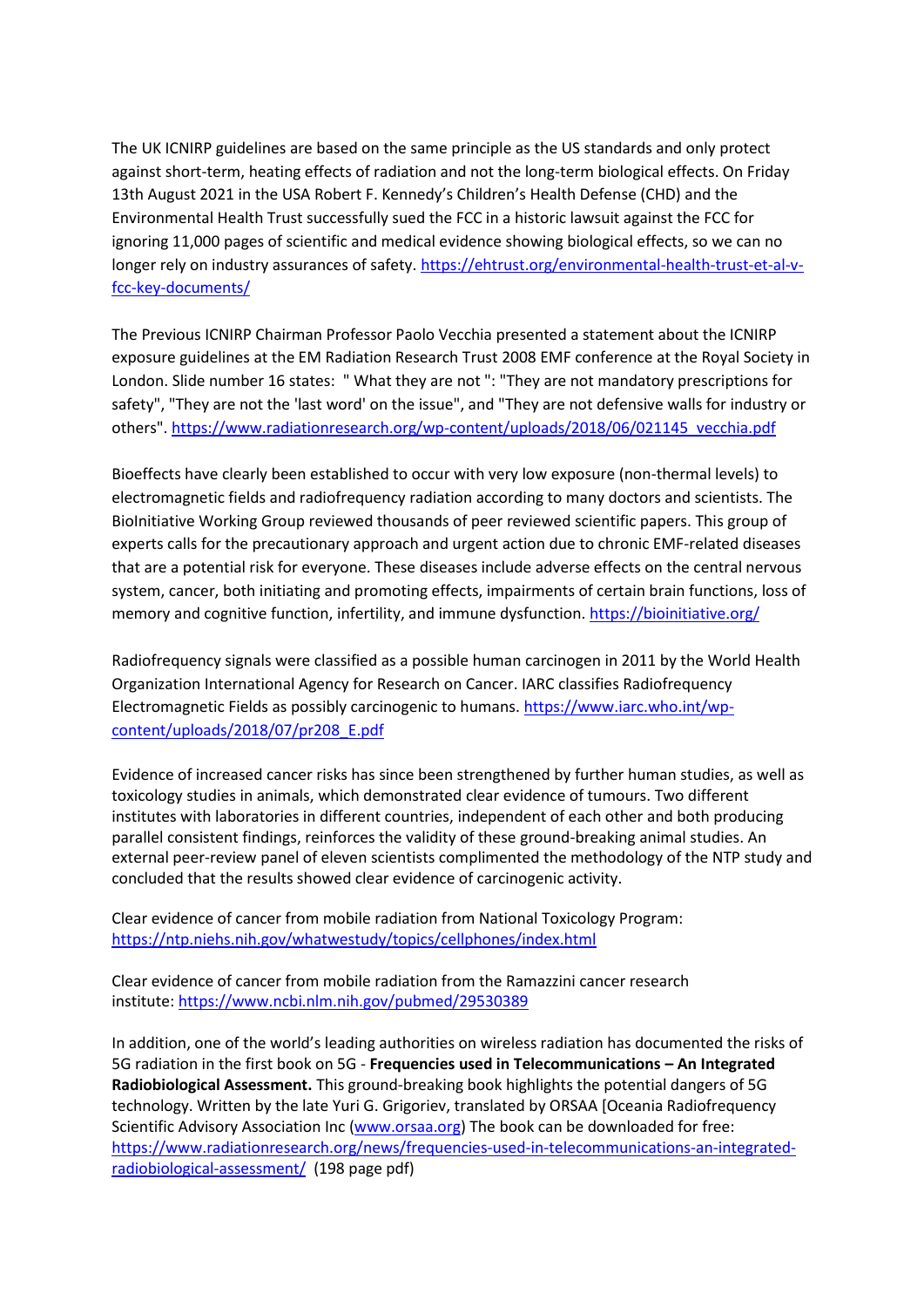Professor Yuri G. Grigoriev (PhD, DMedSci) 1925-2021 Chief Scientific Officer, Laboratory of Radiobiology and Hygiene of Non-Ionizing Radiation, Burnasyan Federal Medical Biophysical Center of the Federal Medical Biological Agency (Russia); Academician, Academy of Electro-Technical Sciences (Russia); Deputy Chair, Bureau of Radiobiology, Russian Academy of Sciences; member of the WHO Advisory Committee (International EMF Project); Member of the Russian Scientific Commission on Radiation Protection; Member of the Russian National Committee on Non-Ionizing Radiation Protection; Member of the International Commission for Electromagnetic Safety.

Grigoriev said: "From our evaluation of the results of preliminary studies on the possible impacts on the health of the population of the 5G MMW-exposures alone, we consider it reasonable to expect the following adverse effects: impacts on normal functioning in the critical organs of the skin and eyes; mediated systemic reactions in the body as a whole; and, most notable, impacts to the nervous and immune systems."

The Science and Technology Options Assessment Committee (STOA) of the European Parliament also published a review in June 2021 "Health impact of 5G. Current state of knowledge of 5G-related carcinogenic and reproductive/developmental hazards as they emerge from epidemiological studies and in vivo experimental studies." The review of research calls for a halt to the expansion of 5G and should be a clear warning for policy makers to put the brakes on. No adequate studies are available on 5G in the higher frequency range (24 to 100 Ghz). Therefore, the review describes 5G as an experiment on the population.

It is worth noting that the \$21 billion reinsurance company Swiss Re Group, which is one of the world's leading reinsurance providers, rated 5G as a "**high impact**" liability risk, citing concerns about its biological effects, and potential claims for health impairments. [https://ehtrust.org/wp](https://ehtrust.org/wp-content/uploads/Swiss-Re-SONAR-Publication-2019-excerpt-1.pdf)[content/uploads/Swiss-Re-SONAR-Publication-2019-excerpt-1.pdf](https://ehtrust.org/wp-content/uploads/Swiss-Re-SONAR-Publication-2019-excerpt-1.pdf)

Despite this, many cities throughout the UK are racing ahead installing 5G. Liverpool has created the largest 5G mmWave mesh network in the UK and second largest in the world and they claim that they want to impact positively on people's health and wellbeing, reducing digital poverty for vulnerable people in need, including children with the promotion of an interactive app called Chill Panda for their anxiety. Care home residents can receive remote hugs from family, in care homes using the haptic shirt. All this and more from a network that incorporates mmWave 60ghz mesh, bluWireless' mmWave technology combined with wifi, connected to Local Authority backhaul to form the mesh network. No one can say 5G is safe and yet Liverpool council and partners are rolling out 5G while using the area of Kensington as a test bed, increasing the area covered and upgrading the network technology.<https://liverpool5g.org.uk/>

Finally, the public are helping to fund a legal case to challenge the government's failure to listen to public concern. On 25th May 2022 at the Court of Appeal for the Secretary of State to be challenged on the failure to give adequate information to the public about the risks of 5G and to explain the absence of the process of investigation of any adverse health effects. The Court of Appeal has granted permission for the case led by Michael Mansfield QC to proceed on two grounds concerning:

1. "The failure to provide adequate or effective information to the public about the risks and how, if it be possible, it might be possible for individuals to avoid or minimise the risks;

2. (a) The failure to provide adequate and sufficient reasons for not establishing a process to investigate and establish the adverse health effects and risks of adverse health effects from 5G technology and/or for discounting the risks presented by the evidence available; and/or (b) failure to meet the requirements of transparency and openness required of a public body.